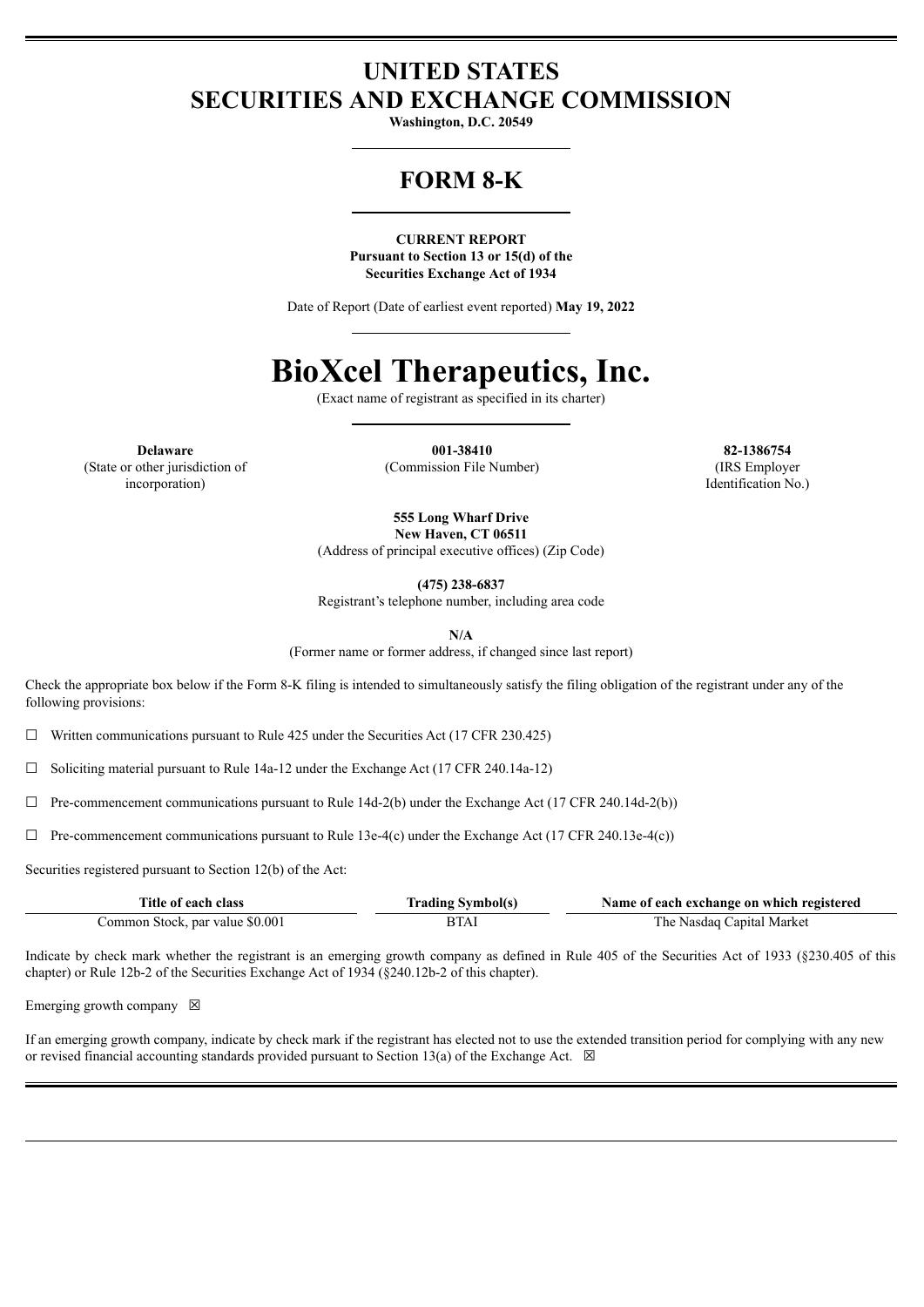#### **Item 5.07. Submission of Matters to a Vote of Security Holders.**

On May 19, 2022, BioXcel Therapeutics, Inc. (the "Company") held its 2022 Annual Meeting of Stockholders (the "Annual Meeting"). At the Annual Meeting, a total of 23,563,209 shares of common stock were present in person or represented by proxy at the meeting, representing approximately 84.21% of the Company's outstanding common stock as of the March 25, 2022 record date. The following are the voting results for the proposals considered and voted upon at the meeting, each of which were described in the Company's definitive Proxy Statement on Schedule 14A filed with the Securities and Exchange Commission on April 5, 2022.

Item 1 — Election of two Class I directors for a term of office expiring on the date of the annual meeting of stockholders in 2025 and until his successor has been duly elected and qualified.

| <b>NOMINEE</b>             | Votes FOR  | <b>Votes WITHHELD</b> | <b>Broker Non-Votes</b> |
|----------------------------|------------|-----------------------|-------------------------|
| June Bray                  | 14.265.690 | 6.018.340             | 3,279,179               |
| Krishnan Nandabalan, Ph.D. | 15,931,165 | 4,352,865             | 3,279,179               |

Item 2 — Ratification of the appointment of Ernst & Young LLP as the Company's independent registered public accounting firm for the year ending December 31, 2022.

| <b>Votes FOR</b> | <b>Votes AGAINST</b> | <b>Votes ABSTAINED</b>  | <b>Broker Non-Votes</b> |
|------------------|----------------------|-------------------------|-------------------------|
| 1.514.761        | 41,712               | $\overline{ }$<br>0,130 |                         |

Based on the foregoing votes, the director nominees were elected and Item 2 was approved.